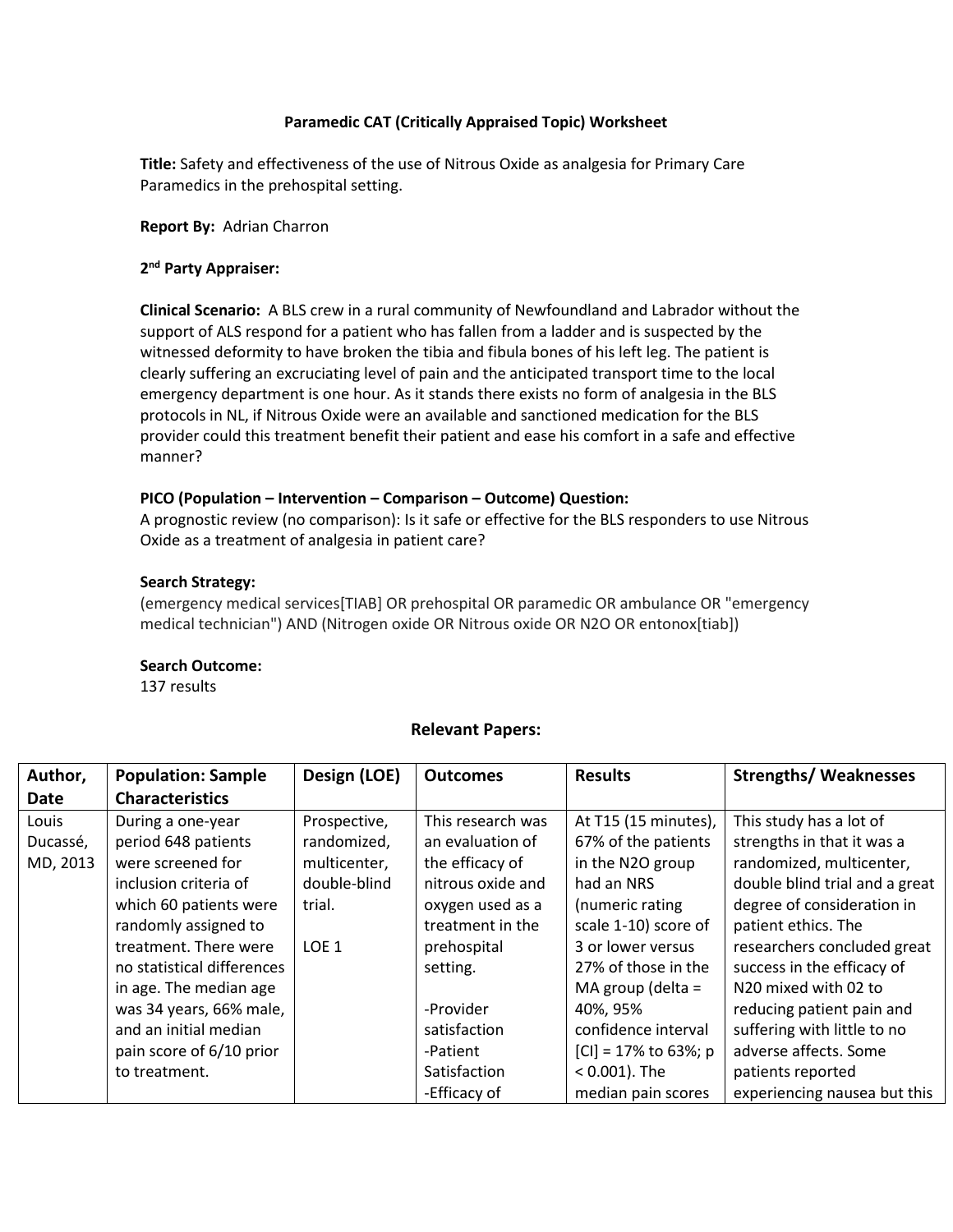|                    |                                                    |                            | analgesia<br>-Adverse Effects  | were lower in the<br>N2O group at T15, 2<br>$( IQR = 1 to 4)$ versus<br>5 ( $IQR = 3$ to 6).<br>There was a<br>difference at 5<br>minutes that<br>persisted at all<br>subsequent time<br>points. Four<br>patients (one in the<br>N2O group)<br>experienced<br>adverse events<br>(nausea) during the<br>protocol. | could not be directly<br>attributed to the N20 and<br>the effects of N20 were fully<br>reversible within 5 minutes<br>of removing the gas.<br>The only weakness I noted<br>was that all 60 patients<br>evaluated were trauma<br>patients and such this study<br>did not evaluate its use in<br>other patient emergency<br>settings such as abdominal<br>pain, back pain or a migraine<br>headache. The study also did<br>not evaluate the safety of its<br>use as a treatment for<br>analgesia which is part of my<br>PICO question however it did<br>state that the study<br>reinforces the ongoing use<br>of N20 with clear protocols,<br>training, supervision and<br>revision of a medical<br>director. Lastly this trial was<br>performed by 'fire service<br>nurses', which indicates to<br>me they would have a<br>university degree in nursing<br>whereas I would like to know<br>it's efficacy and safety being<br>delivered by primary care<br>paramedics with one to two<br>years of training and<br>education. |
|--------------------|----------------------------------------------------|----------------------------|--------------------------------|------------------------------------------------------------------------------------------------------------------------------------------------------------------------------------------------------------------------------------------------------------------------------------------------------------------|----------------------------------------------------------------------------------------------------------------------------------------------------------------------------------------------------------------------------------------------------------------------------------------------------------------------------------------------------------------------------------------------------------------------------------------------------------------------------------------------------------------------------------------------------------------------------------------------------------------------------------------------------------------------------------------------------------------------------------------------------------------------------------------------------------------------------------------------------------------------------------------------------------------------------------------------------------------------------------------------------------------------------|
| S C Faddy,<br>2005 | Following a literature<br>search of 1585 citations | Systematic<br>review with  | Purpose of the<br>study was to | <b>Adverse Events:</b><br>Nausea: Test for                                                                                                                                                                                                                                                                       | There are several<br>weaknesses to this                                                                                                                                                                                                                                                                                                                                                                                                                                                                                                                                                                                                                                                                                                                                                                                                                                                                                                                                                                                    |
|                    | matching search criteria                           | use of Meta                | determine if a 'lay            | overall effect: $z =$                                                                                                                                                                                                                                                                                            | systematic review, all of the                                                                                                                                                                                                                                                                                                                                                                                                                                                                                                                                                                                                                                                                                                                                                                                                                                                                                                                                                                                              |
|                    | 33 studies described<br>relevance potential to     | View (Review<br>Manager    | responder', a<br>person with   | $0.92$ (p = 0.36)                                                                                                                                                                                                                                                                                                | studies reviewed have low<br>sample sizes and there also                                                                                                                                                                                                                                                                                                                                                                                                                                                                                                                                                                                                                                                                                                                                                                                                                                                                                                                                                                   |
|                    | their systematic review.                           | version 4.1 for            | training below that            | Vomiting: Test for                                                                                                                                                                                                                                                                                               | exists population bias in that                                                                                                                                                                                                                                                                                                                                                                                                                                                                                                                                                                                                                                                                                                                                                                                                                                                                                                                                                                                             |
|                    | Of the 33, 12 studies                              | Windows,                   | of an Emergency                | overall effect: $z =$                                                                                                                                                                                                                                                                                            | there is a wide range of ages                                                                                                                                                                                                                                                                                                                                                                                                                                                                                                                                                                                                                                                                                                                                                                                                                                                                                                                                                                                              |
|                    | satisfied all the                                  | Oxford,                    | <b>Medical Technician</b>      | $0.74$ (p = 0.46)                                                                                                                                                                                                                                                                                                | and lack of concern                                                                                                                                                                                                                                                                                                                                                                                                                                                                                                                                                                                                                                                                                                                                                                                                                                                                                                                                                                                                        |
|                    | reviewers' subject and                             | England; the               | could safely treat a           |                                                                                                                                                                                                                                                                                                                  | regarding medical conditions                                                                                                                                                                                                                                                                                                                                                                                                                                                                                                                                                                                                                                                                                                                                                                                                                                                                                                                                                                                               |
|                    | methodology criteria.<br>These 12 studies          | Cochrane<br>Collaboration, | patient with N20<br>for pain   | Dizziness: Test for<br>overall effect: $z =$                                                                                                                                                                                                                                                                     | or comorbidities, which may<br>affect the results in the                                                                                                                                                                                                                                                                                                                                                                                                                                                                                                                                                                                                                                                                                                                                                                                                                                                                                                                                                                   |
|                    | included a wide variety                            | 2000). In the              | management.                    | $0.67$ (p = 0.50)                                                                                                                                                                                                                                                                                                | studies. The Authors also did                                                                                                                                                                                                                                                                                                                                                                                                                                                                                                                                                                                                                                                                                                                                                                                                                                                                                                                                                                                              |
|                    | of patient populations                             | end 12                     | Outcomes                       |                                                                                                                                                                                                                                                                                                                  | not exclude studies of poor                                                                                                                                                                                                                                                                                                                                                                                                                                                                                                                                                                                                                                                                                                                                                                                                                                                                                                                                                                                                |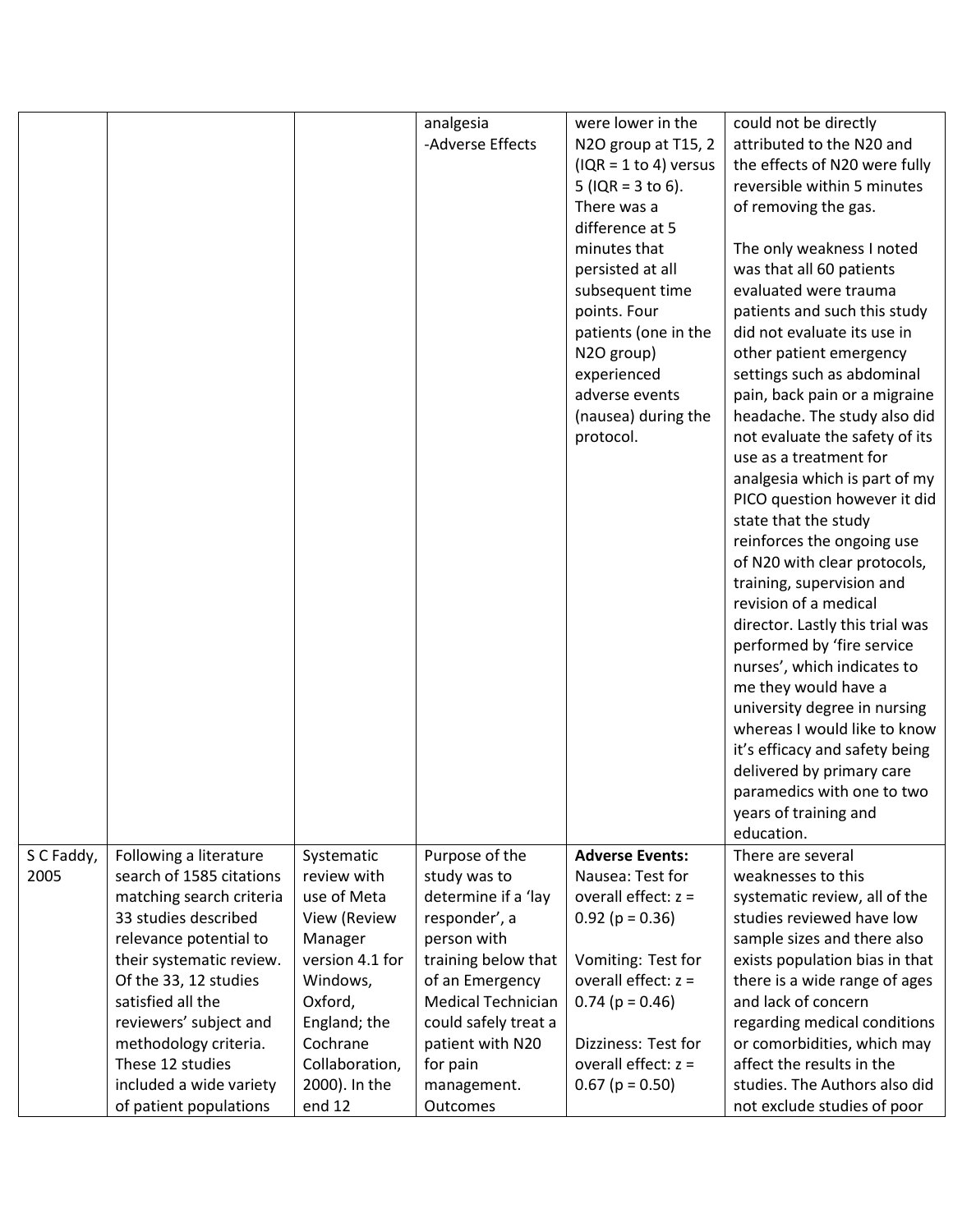| representing children,  | randomised       | analyzed were:     | Drowsiness: Test for       | methodological quality (non-  |
|-------------------------|------------------|--------------------|----------------------------|-------------------------------|
| adolescents and adult   | controlled       | -Adverse events of | overall effect: $z =$      | randomized control). It       |
| patients experiencing a | studies          | N20 compared       | $0.23$ (p = 0.82)          | should also be noted that     |
| broad spectrum of pain  | comparing        | with placebo or    |                            | this review is also over a    |
| sources, which          | 50% N20 with     | conventional       | Headache: Test for         | decade old and many of the    |
| mimicked injuries and   | either a         | analgesia          | overall effect: $z =$      | studies included in it range  |
| conditions similar to   | placebo or       | -Recovery time     | $0.28$ (p = 0.78)          | from 1975-2001 which          |
| that of the prehospital | another form     | -Need for          |                            | seems not ideal.              |
| setting.                | of analgesia     | additional         | <b>Recovery Time: See</b>  |                               |
|                         | were             | analgesia          | table 3 below              | The authors themselves        |
|                         | analyzed.        | medication         | (copied from SC            | included a statement          |
|                         |                  |                    | Faddy, 2005)               | regarding some of the         |
|                         | LOE <sub>2</sub> |                    |                            | weaknesses: "A potential      |
|                         |                  |                    | <b>Need for additional</b> | weakness of this review is    |
|                         |                  |                    | analgesia                  | the methodological            |
|                         |                  |                    | medication: See            | quality of the primary        |
|                         |                  |                    | table 4 below              | studies. As shown in table 2, |
|                         |                  |                    | (copied from SC            | only seven of the 12          |
|                         |                  |                    | Faddy, 2005)               | randomised studies included   |
|                         |                  |                    |                            | in this review gave adequate  |
|                         |                  |                    |                            | information on the method     |
|                         |                  |                    |                            | of randomisation. Five of     |
|                         |                  |                    |                            | these studies gave            |
|                         |                  |                    |                            | information on allocation     |
|                         |                  |                    |                            | concealment. Eight studies    |
|                         |                  |                    |                            | gave adequate information     |
|                         |                  |                    |                            | on the methods of blinding.   |
|                         |                  |                    |                            | However, collection of        |
|                         |                  |                    |                            | outcome data was complete     |
|                         |                  |                    |                            | in nearly all studies."       |
|                         |                  |                    |                            |                               |

|                        |  | Table 3 Comparison of recovery time of patients receiving 50% nitrous oxide (N <sub>2</sub> O) and patients given placebo or |  |
|------------------------|--|------------------------------------------------------------------------------------------------------------------------------|--|
| conventional analaesia |  |                                                                                                                              |  |
|                        |  | Recovery time (min)                                                                                                          |  |

|                                                                   | No of<br>patients | Study<br>population | Pain source        | Recovery time (min)   |               |            |
|-------------------------------------------------------------------|-------------------|---------------------|--------------------|-----------------------|---------------|------------|
| Study                                                             |                   |                     |                    | 50% N <sub>2</sub> O  | Control       | p value    |
| 50% nitrous oxide y placebo<br>Saunders et al. 1994 <sup>20</sup> | 60                | Adult               | Colonoscopy        | $32*$                 | 36"           | Not stated |
| 50% nitrous oxide y conventional medication                       |                   |                     |                    |                       |               |            |
| Forbes and Collins, 2000 <sup>22</sup>                            | 102               | Adult               | Colonoscopy        | 30 (30-45)            | 60 (30-110)   | < 0.0001   |
| Notini-Gudmarsson et al, 1996 <sup>10</sup>                       | 38                | Adult               | Colonoscopy        | 49 (28-148)           | 83 (29-300)   | < 0.05     |
| Evans et al, 1995 <sup>1</sup>                                    | 30                | Children            | Fracture reduction | 30 (15-60)+           | 83 (60-150)+  | < 0.01     |
| Saunders et al. 1994 <sup>20</sup>                                | 59                | Adult               | Colonoscopy        | $32*$                 | 60*           | < 0.001    |
| Lindblom et al. 1994 <sup>21</sup>                                | 50                | Adult               | Colonoscopy        | $0(0-5)$ <sup>±</sup> | 37.5 (10-75)± | 0.0001     |